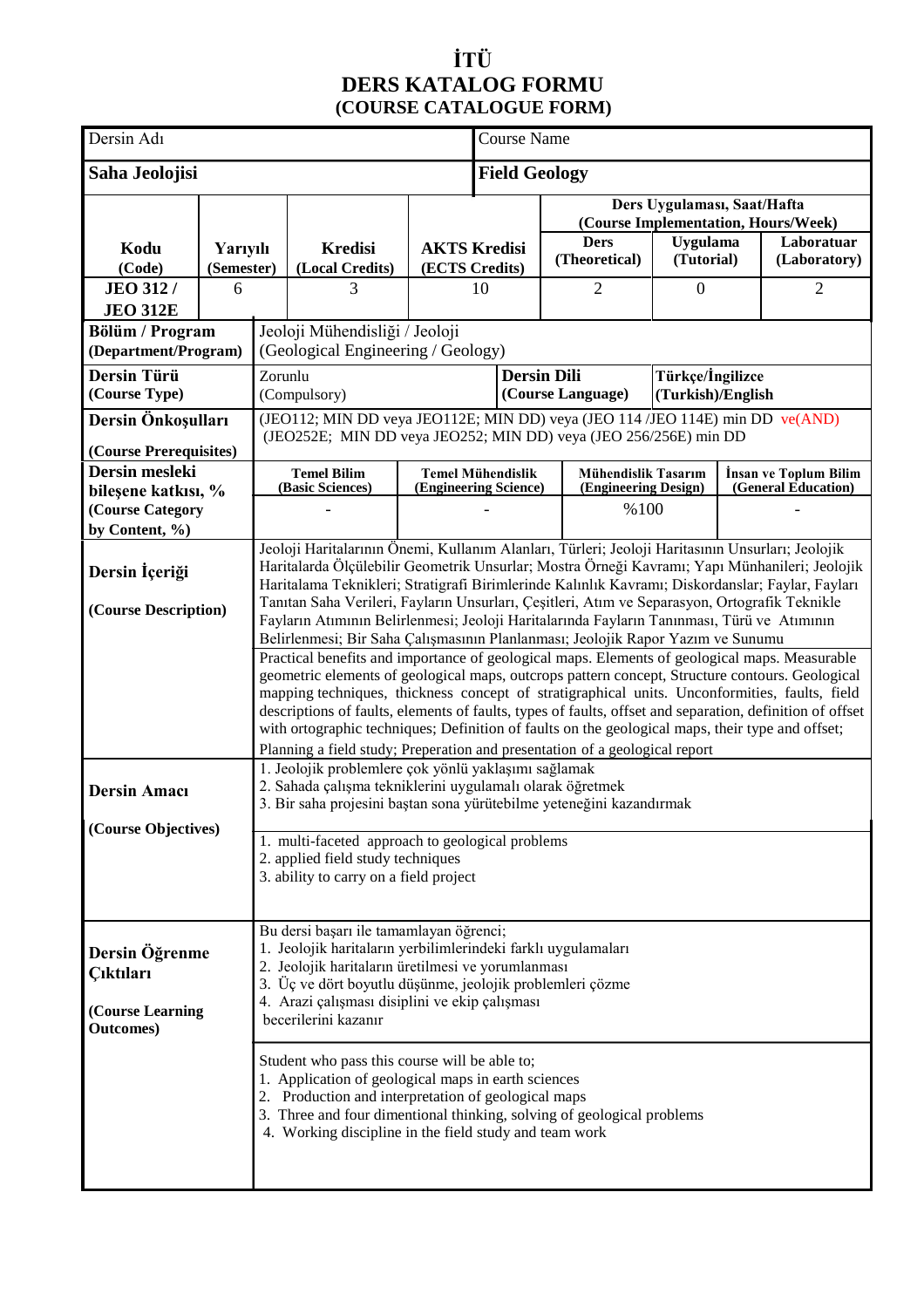| Ders Kitabı<br>(Textbook)              | JEOLOJİK HARİTA BİLGİSİ DERS NOTLARI, Tüysüz ve Akyüz, 2007                                                                                                        |                            |                                                         |  |  |
|----------------------------------------|--------------------------------------------------------------------------------------------------------------------------------------------------------------------|----------------------------|---------------------------------------------------------|--|--|
| Diğer Kaynaklar<br>(Other References)  | Barnes, J.W., 1988. Basic Geological Mapping. Geological Society of London<br>Handbook, The Open University Press, John Wiley & Sons, New York - Toronto,<br>112p. |                            |                                                         |  |  |
|                                        | Boultier, C.A., 1989. Four Dimensional Analyses of Geological Maps – Techniques                                                                                    |                            |                                                         |  |  |
|                                        | and Interpretation. John Wiley & Sons, Chichester - New York - Brisbane - Toronto<br>- Singapore, 296p.                                                            |                            |                                                         |  |  |
|                                        | Butler, B. C. M & Bell, J.D., 1988. Interpretation of geological maps; Longman                                                                                     |                            |                                                         |  |  |
|                                        | Scientific & Technical.                                                                                                                                            |                            |                                                         |  |  |
|                                        | Maley, Terry S., 2005. Field geology, illustrated; Mineral Land Publications.                                                                                      |                            |                                                         |  |  |
| Ödevler ve Projeler                    | Her hafta bir harita, kesit veya problem ödevi                                                                                                                     |                            |                                                         |  |  |
| (Homework & Projects                   | A homework on geological map, cross-section or problem for each week                                                                                               |                            |                                                         |  |  |
| Laboratuar Uygulamaları                | YOK                                                                                                                                                                |                            |                                                         |  |  |
| (Laboratory Work)                      | (NONE)                                                                                                                                                             |                            |                                                         |  |  |
| <b>Bilgisayar Kullanımı</b>            | İnternette jeolojik yapılara ait farklı bölgelerden fotoğraflarların bulunup                                                                                       |                            |                                                         |  |  |
| (Computer Use)                         | yorumlanması                                                                                                                                                       |                            |                                                         |  |  |
|                                        | Discovering different geological structures on internet and their interpretation                                                                                   |                            |                                                         |  |  |
| Diğer Uygulamalar                      | - 8 haftasonu zorunlu arazi çalışması                                                                                                                              |                            |                                                         |  |  |
|                                        | - Dönem sonunda iki hafta zorunlu saha kampı                                                                                                                       |                            |                                                         |  |  |
| (Other Activities)                     | - Field studies in 8 weekends (Compulsory)                                                                                                                         |                            |                                                         |  |  |
|                                        | - Two weeks field camp (Compulsory)                                                                                                                                |                            |                                                         |  |  |
| Başarı Değerlendirme<br><b>Sistemi</b> | Faaliyetler<br>(Activities)                                                                                                                                        | <b>Adedi</b><br>(Quantity) | Değerlendirmedeki Katkısı, %<br>(Effects on Grading, %) |  |  |
|                                        | Yıl İçi Sınavları                                                                                                                                                  | 1                          | %20                                                     |  |  |
| (Assessment Criteria)                  | (Midterm Exams)                                                                                                                                                    |                            |                                                         |  |  |
|                                        | <b>Kisa Sinavlar</b>                                                                                                                                               | $\mathbf{3}$               |                                                         |  |  |
|                                        | (Quizzes)<br>Ödevler                                                                                                                                               |                            | %10                                                     |  |  |
|                                        |                                                                                                                                                                    |                            |                                                         |  |  |
|                                        |                                                                                                                                                                    | 14                         |                                                         |  |  |
|                                        | (Homework)                                                                                                                                                         |                            |                                                         |  |  |
|                                        | Projeler<br>(Projects)                                                                                                                                             |                            |                                                         |  |  |
|                                        | Dönem Ödevi/Projesi                                                                                                                                                |                            |                                                         |  |  |
|                                        | (Term Paper/Project)                                                                                                                                               |                            |                                                         |  |  |
|                                        | Laboratuar Uygulaması                                                                                                                                              |                            |                                                         |  |  |
|                                        | (Laboratory Work)                                                                                                                                                  |                            |                                                         |  |  |
|                                        | Diğer Uygulamalar<br>(Other Activities)                                                                                                                            | $8+14$ gün<br>Arazi uyg.   | $%5 + 15$                                               |  |  |
|                                        | <b>Final Sinavi</b>                                                                                                                                                | 1                          | $\frac{0}{6}$                                           |  |  |
|                                        | (Final Exam)                                                                                                                                                       |                            | SÖZLÜ (ORAL) %25<br>YAZILI (WRITTEN) %25                |  |  |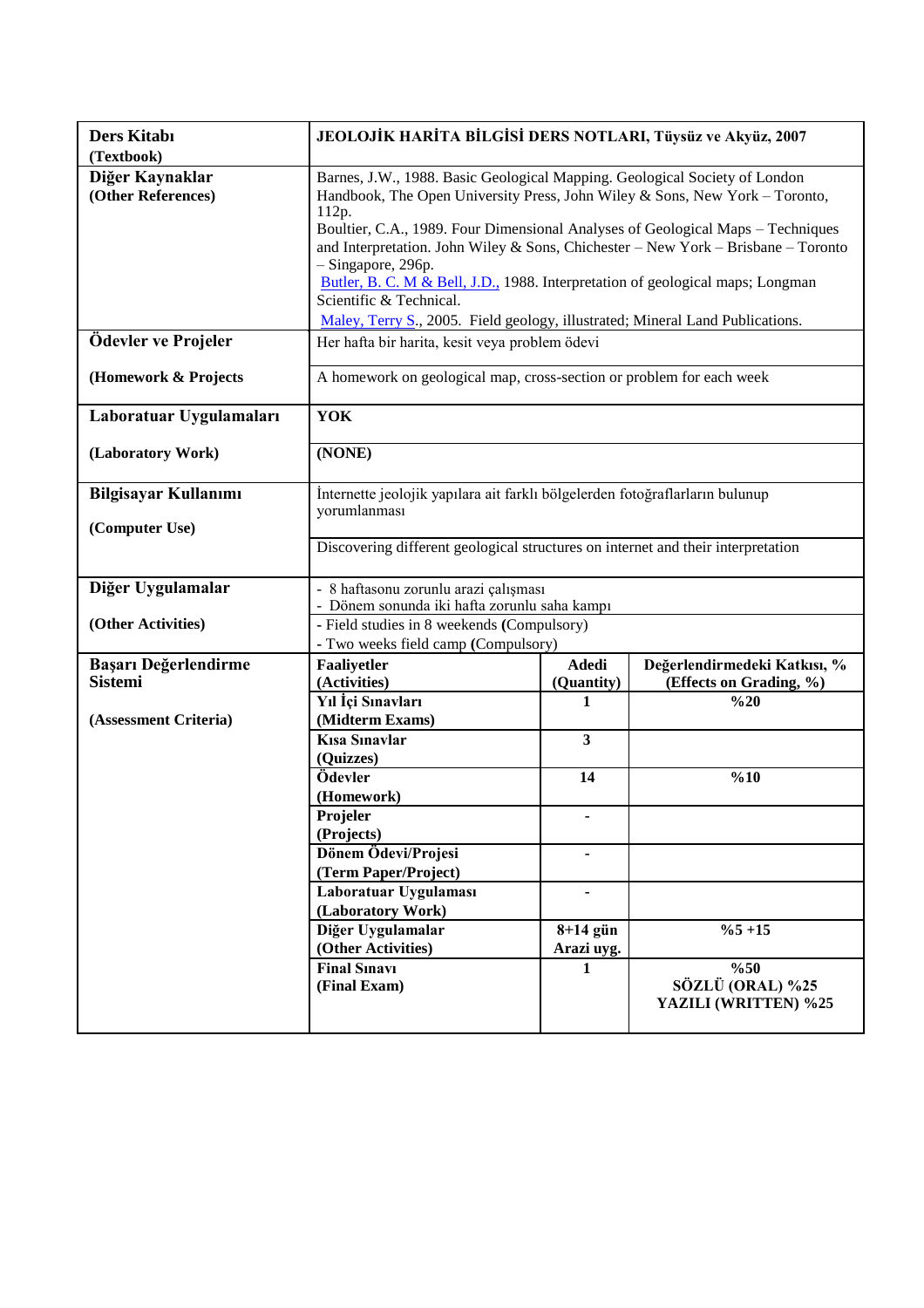# **DERS PLANI**

| Hafta            | Konular                                                                       | <b>Dersin</b><br>Cıktıları |
|------------------|-------------------------------------------------------------------------------|----------------------------|
|                  | Jeoloji haritaları, uygulama alanları, tipleri ve önemi                       |                            |
| $\boldsymbol{2}$ | Jeolojik harita elemanları (düzlemsel ve çizgisel öğeler)                     |                            |
| 3                | Jeolojik haritalar üzerinde ölçülebilir unsurlar                              |                            |
| 4                | Mostra patern konsepti                                                        | 2                          |
| 5                | Yapısal konturlar                                                             | $2 - 3$                    |
| 6                | Haraitalam teknikleri                                                         | $2 - 4$                    |
| 7                | Kıvırmlar, kalınlık ve stratigrafik birimler<br><b>Midterm Exam</b>           | $2 - 3$                    |
| 8                | Yapısal konturlar ve kıvrımlar                                                | $2 - 3$                    |
| 9                | Uyumsuzluklar                                                                 | $2 - 3$                    |
| 10               | Faylar, arazi verileri ve unsur ve türleri                                    | $2 - 3$                    |
| 11               | Jeoloji haritasında fayların tanımlanması ve türünün ve atımının belirlenmesi | $2 - 3$                    |
| 12               | Saha çalışmasının planlanması                                                 | 4                          |
| 13               | Lito-stratigrafik birimleri sınıflandırılması ve adlandırılması               | $2 - 3$                    |
| 14               | Jeolojik haritaların yorumlanması ve rapor teknikleri                         | $2 - 3$                    |

# **COURSE PLAN**

|              |                                                                                      | <b>Course</b>   |
|--------------|--------------------------------------------------------------------------------------|-----------------|
| Weeks        | <b>Topics</b>                                                                        | <b>Outcomes</b> |
|              | Importance of geological maps, application areas, types                              |                 |
| $\mathbf{2}$ | Elements of geological maps (planar and linear elements)                             |                 |
| 3            | Measurable elements on geological maps                                               |                 |
|              | Outcrop pattern concept                                                              | 2               |
| 5.           | Structural contours                                                                  | $2 - 3$         |
| 6            | Mapping techniques                                                                   | $2 - 4$         |
| 7            | Folds, thickness concept on stratigraphical units<br><b>Midterm Exam</b>             | $2 - 3$         |
| 8            | Structural contours and folds                                                        | $2 - 3$         |
| 9            | Unconformities                                                                       | $2 - 3$         |
| 10           | Faults, their field data, their elements and types                                   | $2 - 3$         |
| 11           | Description of faults on the geological map, identification of their type and offset | $2 - 3$         |
| 12           | Planning of a field study                                                            | 4               |
| 13           | Classification and nomenclature of litho-stratigraphic units                         | $2 - 3$         |
| 14           | Interpretation of geological maps / Report techniques                                | $2 - 3$         |